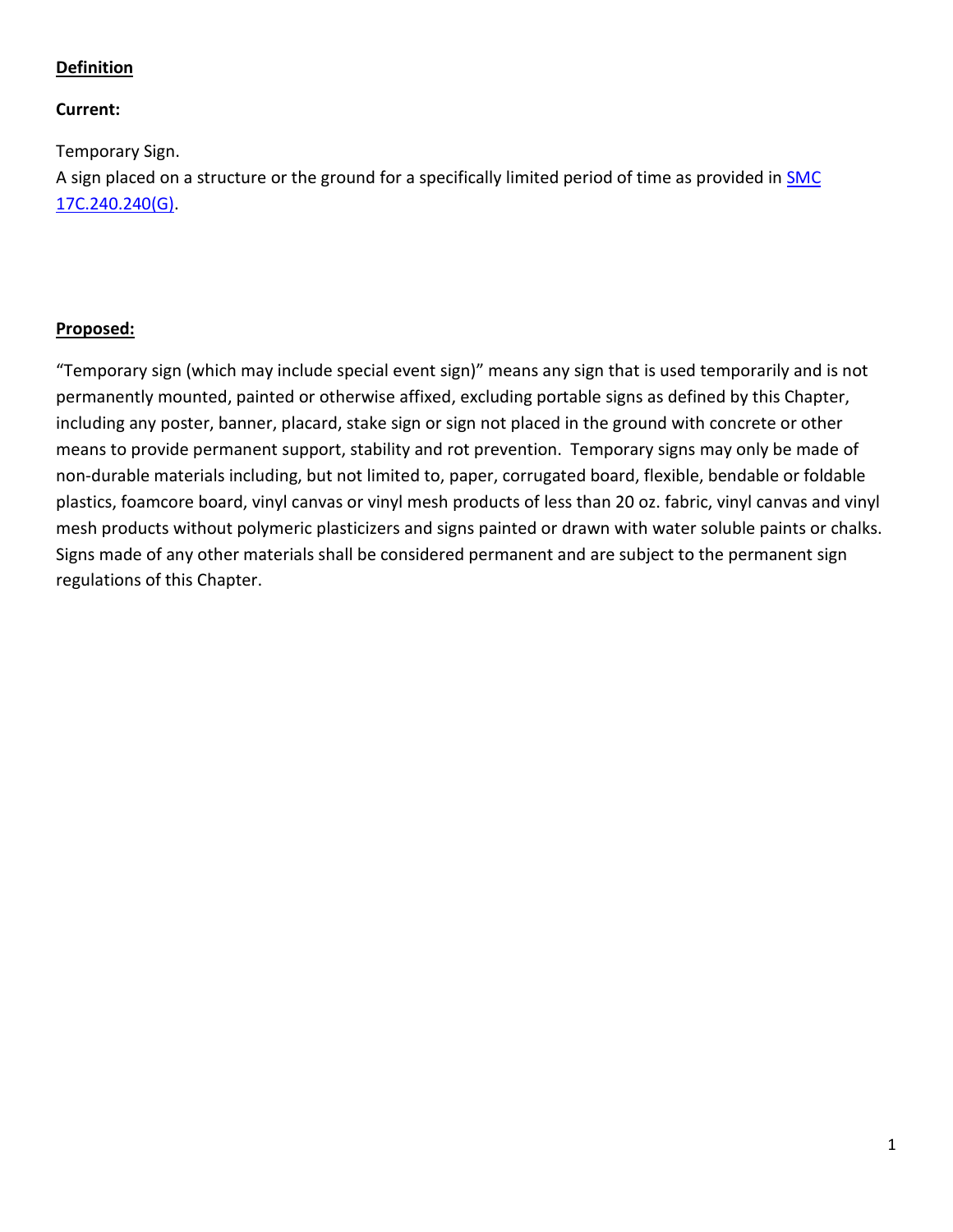# **SMC 17C.240.240(G)**

# G. Temporary Signs.

The following signs are classified as temporary (non-permanent). Temporary signs are permitted subject to the applicable limitations.

1. Construction Signs.

No sign permit is required. Such signs may be placed on the property on which construction is occurring upon private property only and may be displayed only after a building permit is obtained and during the period of construction on the construction site. The applicable limits are as follows:

- a. In all zones other than single family residential zones, no construction sign shall exceed thirty two square feet in sign area or ten feet in height.
- b. In single family residential zones, no construction sign shall exceed fifteen square feet in sign area.
- 2. Grand Opening Displays.

No sign permit is required. Such signs may be placed upon the premises of the business only. Such temporary signs, posters, banners, strings of lights, clusters of flags, balloons, or other air or gas filled figures, and searchlights are permitted for a period of thirty days only to announce the opening of a completely new business. All such materials shall be removed immediately upon the expiration of seven days after the event's conclusion. Such displays are permitted only in districts where the business so advertised is allowed under district zoning regulations. Searchlights may be permitted by any business provided the beam of light does not flash against any building or does not sweep an arc of forty-five percent from vertical. All banners must be legible, made of durable materials, and must be well maintained.

3. Special Event Signs.

No sign permit is required. Such temporary signs may be placed upon the premises of the business only and shall not be larger than twenty square feet. Said signs shall not be posted or attached to telephone poles, power poles, or other public utility facilities. Such signs may be displayed thirty days prior to an event and must be removed within seven days after the event's conclusion. The event committee for which the sign is displayed shall be responsible for its removal and subject to the penalties as provided in this code. Searchlights may be permitted by any business provided the beam of light does not flash against any building or does not sweep an arc of forty-five percent from vertical. All banners must be legible, made of durable materials, and must be well maintained.

4. Balloon Signs.

No sign permit is required. Such signs may be placed upon the premises of the business only. One balloon sign is allowed per site for a maximum of one month at a showing twice per calendar year in the commercial and industrial zones. Temporary balloon signs may be located on a building rooftop. The vertical dimension of the balloon may not exceed twenty-five feet.

5. Real Estate Signs.

No sign permit is required. Such signs may be placed upon private property only. All exterior real estate signs must be of wood or plastic or other durable material. The permitted signs, with applicable limits, are as follows:

a. Residential "For Sale," "For Rent," and "Sold" Signs.

Such signs shall be limited to one sign per street frontage not to exceed five square feet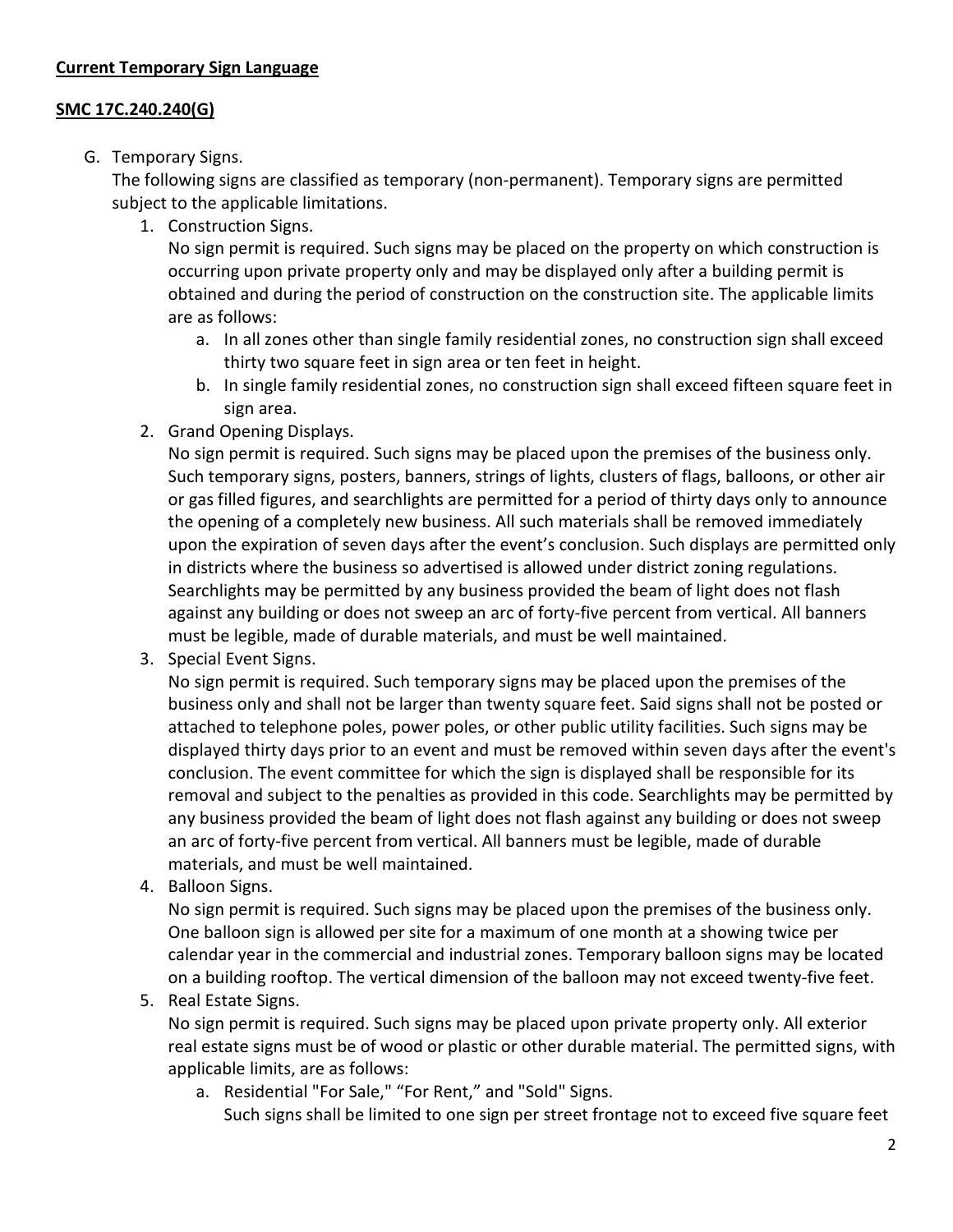in sign area, placed wholly on the property for sale or rent, and not to exceed a height of seven feet.

- b. Residential "Open House" Signs.
	- Such signs shall be limited to one sign per street frontage on the premises for sale and up to ten off premises signs spaced not closer than two hundred feet. Such signs are permitted only during daylight hours and when the real estate professional or seller or an agent is in attendance at the property for sale. No such sign shall exceed five square feet in sign area.
- c. Undeveloped Commercial and Industrial Property "For Sale or Rent" Signs. One sign per street frontage advertising undeveloped commercial and industrial property for sale or rent. The sign shall not exceed thirty-two square feet in sign area and ten feet in height.
- d. Developed Commercial and Industrial Property "For Sale or Rent" Signs. One sign per street frontage advertising a commercial or industrial building for rent or sale is permitted while the building is actually for rent or sale. If one face of the building is less than ten feet from the building line, the sign shall be placed on the building or in a window. The sign shall not exceed ten feet in height and, if free standing, shall be located more than fifteen feet from any abutting property line or a public right of way line. Said sign shall not exceed thirty two square feet in sign area.
- e. Undeveloped Residential Property "For Sale" Signs. One sign per street frontage advertising undeveloped residential property for sale is permitted not exceeding thirty two square feet in sign area. The sign must be placed more than thirty feet from the abutting owner's property line and may not exceed a height of ten feet.
- f. Subdivisions approved after the effective date of this chapter are permitted one cluster of flagpoles (not to exceed five flagpoles) in front of sales offices to advertise the new development.
- 6. Political Campaign Signs.

All signs which are relating to promoting or publicizing the nomination or election of any individual for a public political office to be voted on in any primary, general or special election or advocating any ballot measure to be voted on in any primary, general or special election, hereinafter referred to as political campaign signs, are permitted subject to the following regulations:

a. Size of Signs.

Political campaign signs located on private property in a residential zone shall be limited to a maximum surface area of sixteen square feet. Political campaign signs located on private property in zones other than residential zones shall be limited to a maximum surface area of thirty-two square feet. Political campaign signs located in the public right-of-way as set forth in subsection c shall be limited to a maximum surface area of five square feet with a maximum height of five feet. The maximum square footage shall be based upon one side of the sign. Signs may be two-sided.

b. Signs on Private Property.

Political campaign signs may be erected upon any private property with the permission of the property owner, resident, or respective agent. In cases of vacant property, or where there is no occupied structure on the property, political signs may be placed thereon with the written consent of the property owner or his agent.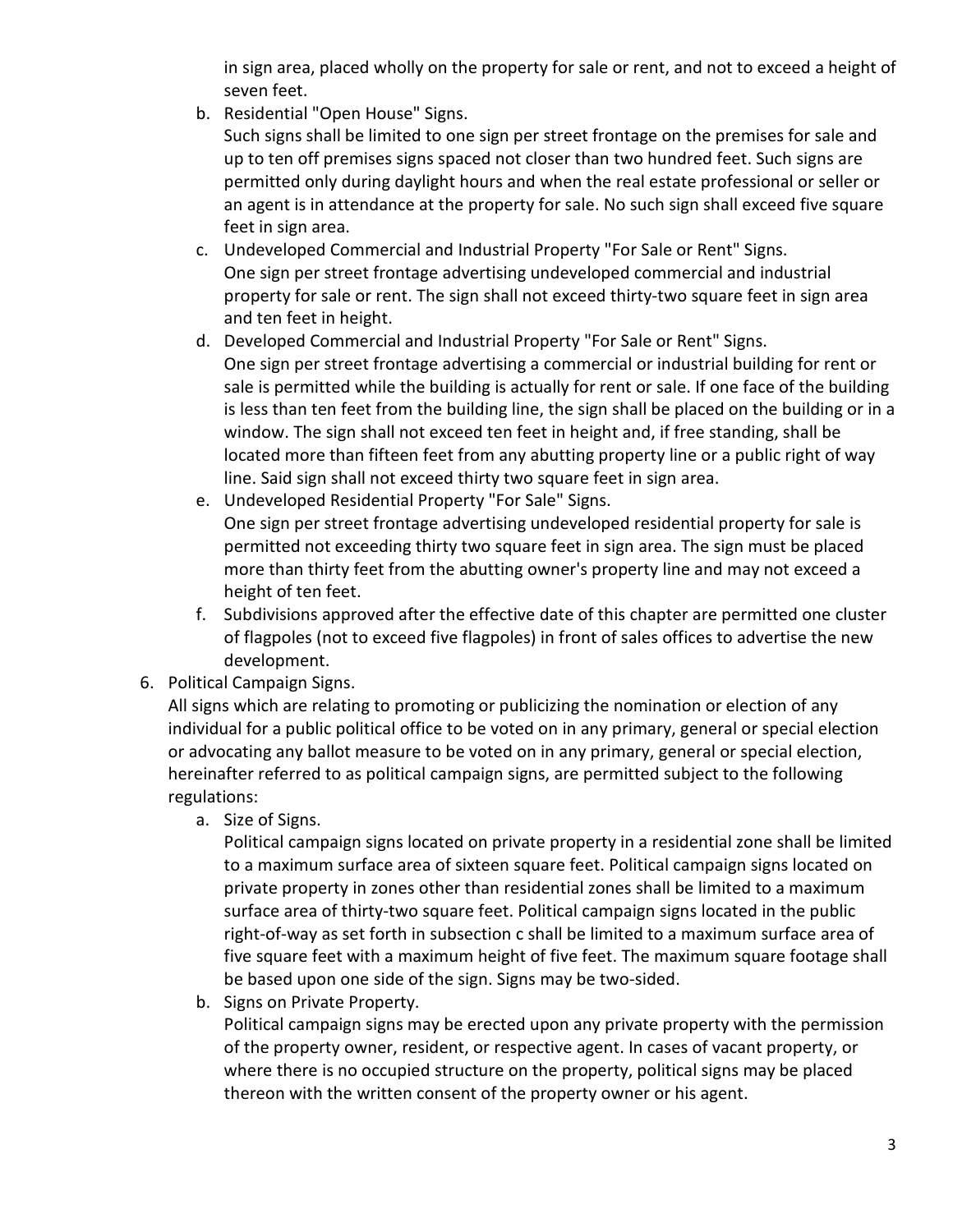- c. Political Campaign Signs on the Public Right-of-way.
	- Placement of political campaign signs on the public right-of-way must have the permission for such placement of the abutting property owner, resident or respective agent. For purposes of this section, the public right-of-way shall mean that portion of the public right-of-way located next to a street between the roadway and the adjacent private property open to the public for general pedestrian passage, including the buffer/planting strip. Political campaign signs may be posted preceding a primary, general or special election within the public right-of-way only if the signs do not create a traffic obstruction or hazard or impair or impede pedestrian thoroughfares and comply with all requirements of this section. Political campaign signs located in the public rightof-way shall only be attached to a self-supporting wood stick(s), metal post, or other such devices, shall not be attached to any other structures and shall not be erected in any manner which would damage the surface infrastructure in which the sign is located.
- d. Method of Display.

Political campaign signs authorized under this section shall not be displayed using digital, flashing, electronic, or solar technology unless specifically authorized by other provisions of the Spokane Municipal Code. Political campaign signs authorized under this section, either on private property or within the public right-of-way, are subject to all other regulations regarding temporary signs.

- e. Unauthorized Signs on City Property. Unauthorized signs of any nature located on City-owned or maintained property or on any portion of park property under the jurisdiction of the park board are prohibited and shall be immediately removed unless specifically authorized by law. City-owned or maintained property shall include all property held in the City's name or controlled by easement or other legal devices, including all portions of the public right-of-way. This prohibition shall not apply to political campaign signs located in the public right-of-way adjacent to vacant city-owned property.
- f. Removal of Signs.
	- i. Political campaign signs on the public right-of-way as defined in this section or private property shall not be displayed after the date the election results have been certified for the election for which it was intended. In cases where a general election follows a primary election, those signs for candidates whose names will appear on the ballot in the general election may be displayed during the interim period and up to the date the general election results are certified. In all instances herein in which political campaign signs are required to be removed, or if the signs have become detached from their support device or damaged, it shall be the responsibility of the property owner or occupant, if the sign is located on private property, or the respective candidate, if the sign is located on the public right-of-way, to have the signs removed.
	- ii. Failure to remove political campaign signs located on the public right-of-way shall result in a one-time sign removal fee of twenty-five dollars per sign under fifteen square feet and fifty dollars for signs over fifteen square feet being assessed against the respective responsible campaign official. For the purpose of recovering the costs of removal there is a rebuttable presumption that the candidate seeking office or the sponsor of a ballot measure is the responsible campaign official who is responsible for the placement of a political campaign sign in the public right-of-way. Removal of signs located in the public right-of-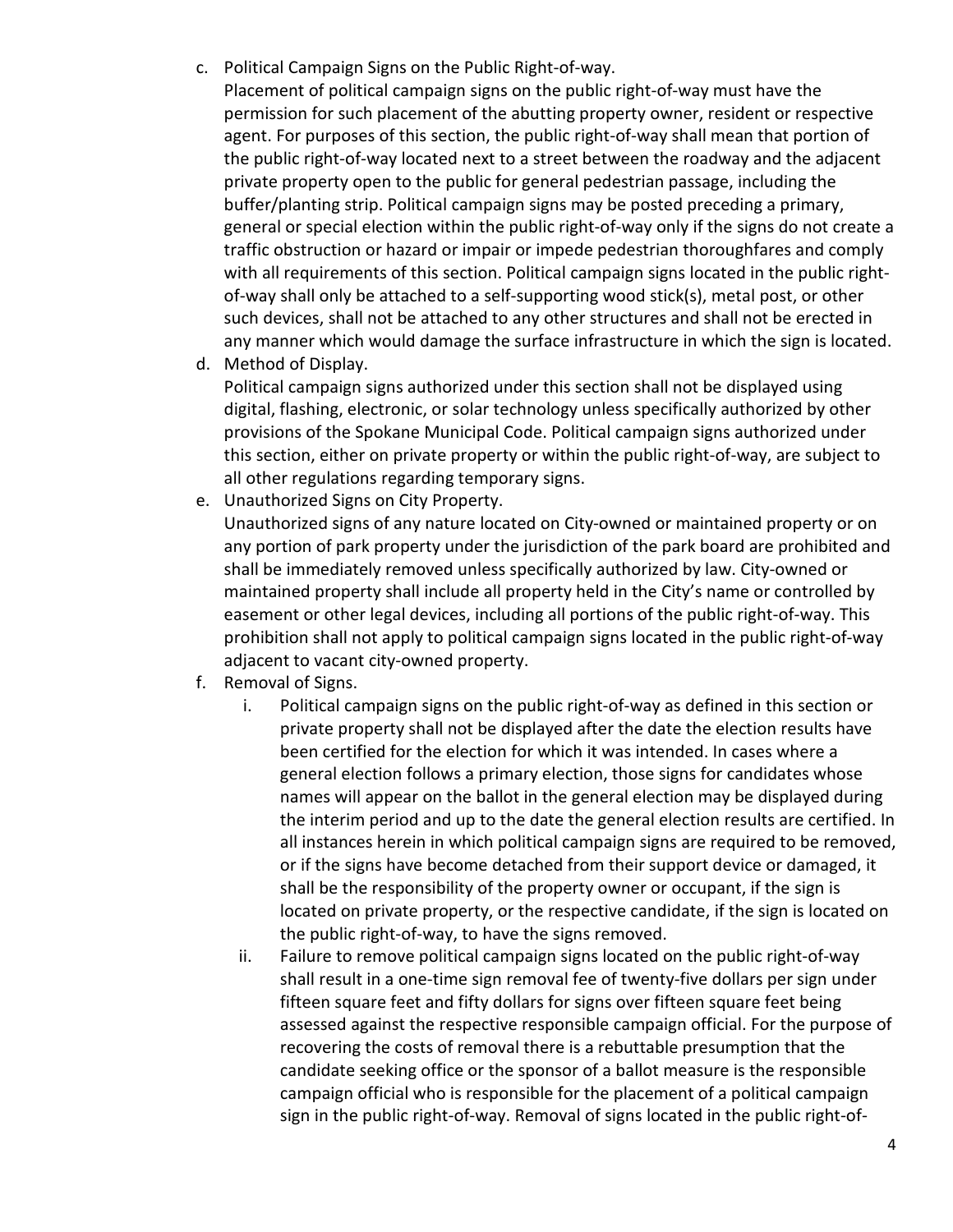way shall be under the direction of the director of public works and utilities or his or her designee.

- iii. Failure to remove political campaign signs located on private property shall result in a civil infraction assessed pursuant to **SMC 1.05.160** against the property owner or occupant for each sign. Each day shall be a separate violation. A notice to remove the sign shall be issued by the code enforcement department to the property owner and/or occupant prior to the issuance of a civil infraction pursuant to **SMC 1.05.040**.
- iv. The sign removal fee may be appealed to the hearing examiner within ten days of a letter assessing the fee. A civil infraction may be contested in the municipal court.
- g. Signs Related to Constitutionally Protected Free Speech.
	- Signs expressing constitutionally protected free speech located on private property, including the public right-of-way adjacent to the private property, as defined in this section, unrelated to promoting or publicizing the nomination or election of any individual for a public political office or advocating any ballot measure to be voted on in any primary, general or special election shall not be subject to the time period for the removal of political campaign signs, but shall otherwise be subject to all other provisions of this section.
- h. Public Notice.

Nothing in this chapter shall be construed to prohibit or modify the requirements for placement of public notices required by law.

i. Exemption.

Nothing in this chapter shall limit the promotion or publication of a political message by other means lawfully permitted under the City's sign code, [chapter 17C.240 SMC.](http://my.spokanecity.org/smc/?Chapter=17C.240)

j. Permit or Permit Fees.

There shall be no permit or fee requirement for political campaign signs erected under this section unless the sign is attached to a sign structure permitted under other provisions of the sign code that requires a permit and fee.

7. Community Banners.

Such signs may be permitted and extend into the public right-of-way by permission of the city administrator or appointed representative. Such signs may only be placed at City-designated locations provided that the banner:

- a. is not commercial advertising but, rather, has as its principal purpose the promotion of a civic event, public service announcement, holiday decoration, or similar community interests;
- b. has been approved by the arts commission;
- c. complies with all applicable codes; and
- d. does not, in the judgment of the street director, present a traffic hazard.
- 8. Banners.

See [SMC 17C.240.240\(G\)\(2\)](https://my.spokanecity.org/legacy-sites/SMCUpload/frmUpdateCode.aspx#SMC%2017C.240.240(G)(2)) for grand opening displays an[d SMC 17C.240.240\(G\)\(3\)](https://my.spokanecity.org/legacy-sites/SMCUpload/frmUpdateCode.aspx#SMC%2017C.240.240(G)(3)) for special event signs.

9. Sandwich Board Signs.

Businesses will only be allowed a maximum of one sandwich board sign. These signs are subject to the following conditions:

a. Notification.

Notification to the City is required prior to displaying a sandwich board sign. This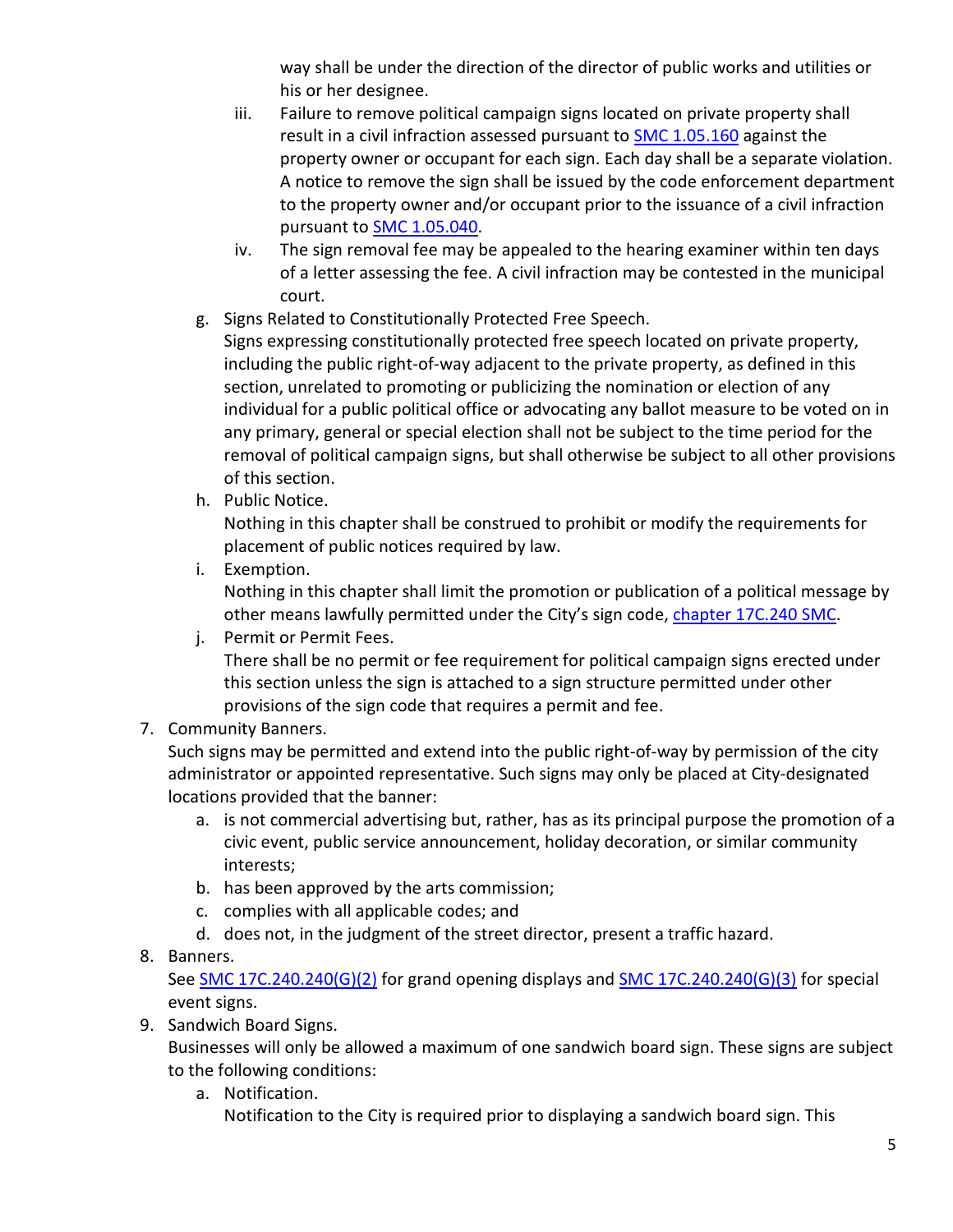notification shall include acknowledgement of the sandwich board sign requirements, list of materials used, and rendering of the sign, including the dimensions.

b. Size.

The area of the sign shall not exceed nine square feet per side in size and shall not exceed three feet in any dimension.

c. Maintenance Standards.

Signs shall be constructed out of materials able to withstand typical northwest weather. Such materials may be metal, finished wood, chalkboard, whiteboard, or plastic; signs and copy shall be of professional quality. Owners of sandwich board signs shall be required to keep their signs in a legible, intact, and well-maintained manner.

d. Display Time.

Signs may only be displayed during business hours. If business hours continue past daylight hours, precautions should be taken to place the sign in a location where it is readily visible after dark. This shall not be construed to allow the wiring of a sign for lighting.

e. Location.

Signs may be located no further than twelve feet from the entrance to the business. Such signs shall not be placed in a location which is within the vision triangle or any location which will impede vehicular traffic. Further, such signs shall not be placed in a manner which will block or otherwise obstruct the safe use of sidewalks, building entrances or stairs by pedestrians, including pedestrians who are visually impaired or otherwise handicapped.

10. Garage Sale (Yard Sales, Moving Sales, Patio Sales).

No sign permit is required. Such sign shall be limited to one sign on the premises and ten off premises signs. No such sign shall exceed four square feet in sign area. Signs shall not be posted or attached to telephone poles, power poles or other public utility facilities. The sign or signs may be displayed only during the sale and must be removed the day the sale ends. The person or persons for which the sign or signs are displayed shall be responsible for its removal and subject to the penalties as provided in this code.

11. Seasonal Sales.

No sign permit is required. Such temporary signs may be placed upon private property only. Vendors who receive a license as defined in [chapter 8.01 SMC](http://my.spokanecity.org/smc/?Chapter=08.01) for seasonal or temporary sales activities (e.g. Christmas trees) are permitted one sign not to exceed twenty square feet in sign area. This sign shall be mounted to the booth or trailer used for temporary sales.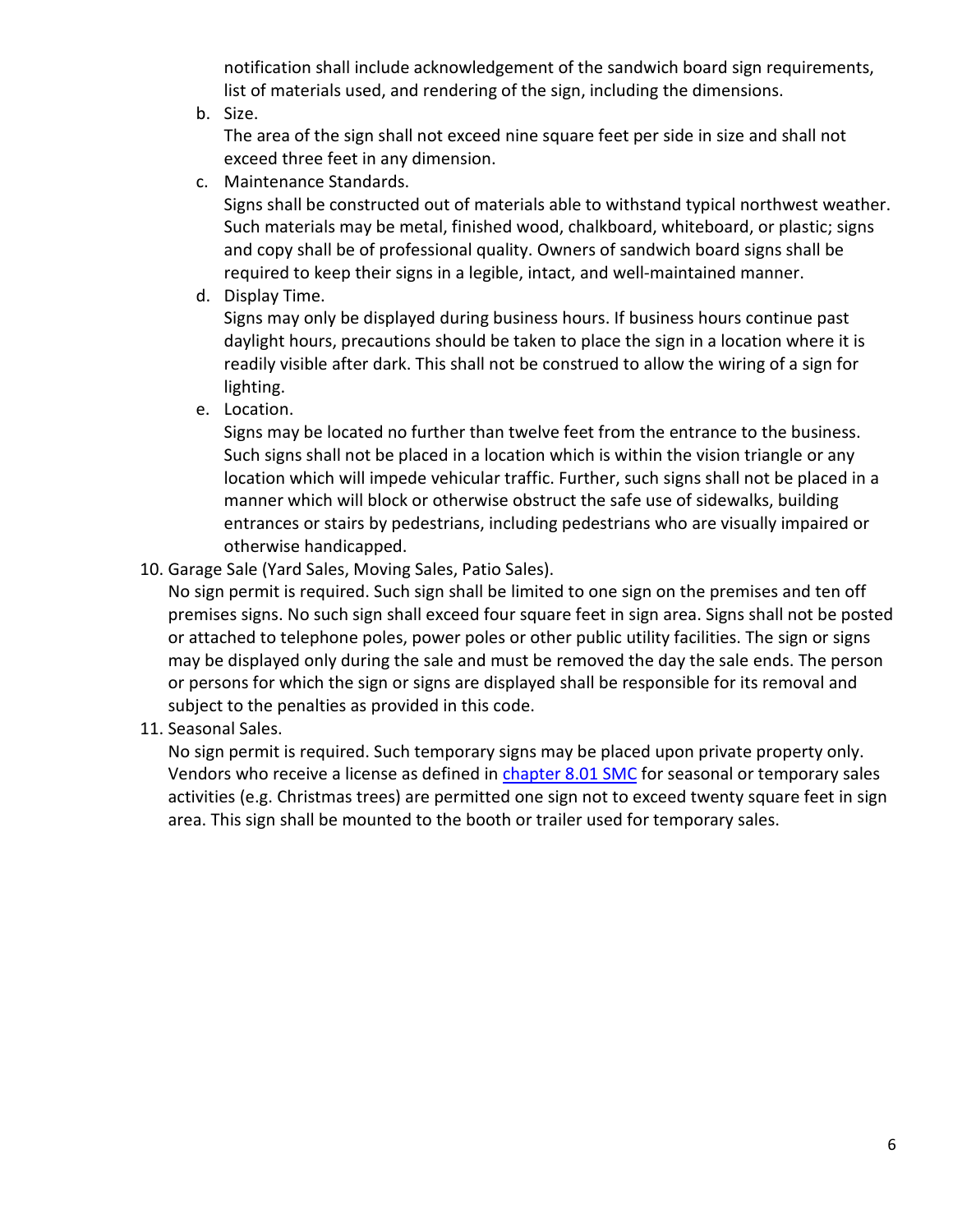#### **Proposed Temporary Sign Language**

SMC 17C.240 XXX Temporary Signs

- A. No Permit required. No sign permit is required for temporary signs.
- B. Removal. Temporary signs shall be removed if the sign is in need of repair, is worn, dilapidated or creates a public nuisance.
- C. Materials. See the definition of "temporary sign" in Section XX.
- D. City property (excluding City right-of-way). Temporary signs on City-owned property (excluding City right-of-way) are allowed only in conjunction with an approved Special Event permit.
- E. City Right-of-Way outside of the Roadway. Temporary signs allowed to be placed in the right-of-way in [SMC 17C.240.240\(G\)](https://my.spokanecity.org/legacy-sites/SMCUpload/frmUpdateCode.aspx#SMC%2017C.240.240(G)) shall meet the following standards:
	- 1. The sign is entirely outside the roadway.
	- 2. The sign is no larger than nine square feet in size. The sign face is no wider than three feet and no taller than thirty-six inches.
	- 3. The sign is entirely outside of the area of a right-of-way corner that is between the curb and the lines created by extending the property line to the curb face (See Figure 10a).



- 4. The sign is entirely outside the area of a sidewalk that is between the lines created by extending the edges of any curb ramp across the sidewalk to the property line.
- 5. The sign is within six inches of the curb (See Figure 10b).
- 6. The sign does not obstruct a continuous through pedestrian zone of at least six feet in width except in center and corridor zones, sandwich board signs which are located on the sidewalk shall be located in such a manner as to leave a pathway at least four feet wide that is free of obstructions.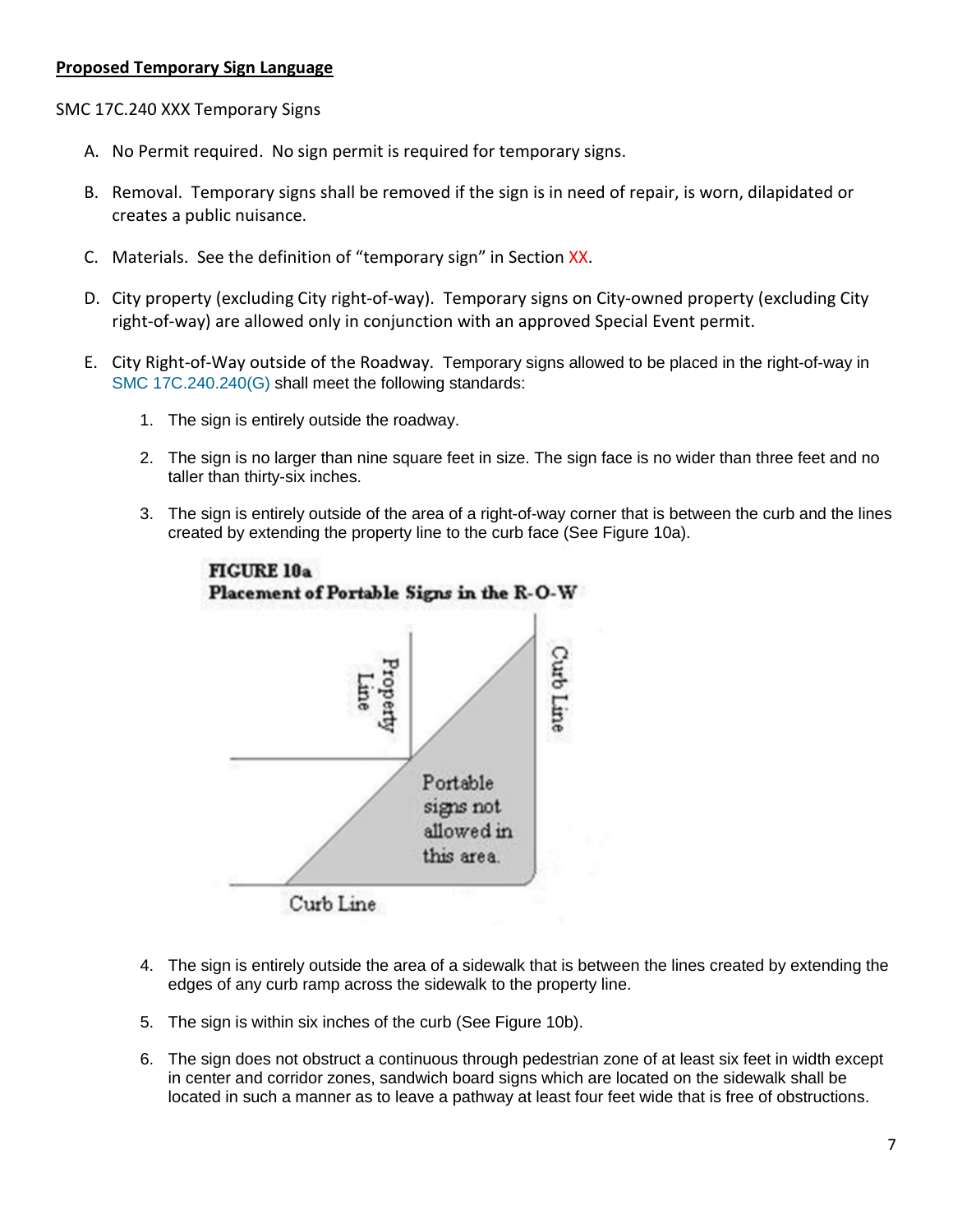7. The sign does not obstruct pedestrian and wheelchair access from the sidewalk to any of the following:

a.Transit stop areas.

b.Designated disabled parking spaces.

c.Disabled access ramps; or

d.Building exits including fire escapes.

- 8. Physical Attachment to Public Property. Except as allowed for community banners, temporary signs placed in the right-of-way must remain portable and may not be attached or anchored in any way to trees or to public property including utility or light poles, parking meters, the ground, or pavement.
- 9. Additional Placement Standards for Temporary Signs. Temporary signs placed in the right-of-way must meet the following additional standards:
	- a. Where no curb exists, the sign must be placed outside the roadway at least five feet from the edge of the roadway. Temporary signs may not be placed in medians, traffic islands, or other areas within the roadway.
	- b.Temporary signs must not be placed in parking spaces, pedestrian pathways, or bicycle paths.
- F. Residential zones. Temporary signs may be placed on property residentially zoned in accordance with the requirements of this Section and the following:
	- 1. Window signs*.* Limited to no more than one temporary window sign per residential unit, not to exceed four (4) square feet.
	- 2. Freestanding signs (includes post-mounted, stake and portable signs).
		- a. Single-family zones: Temporary free-standing signs shall not exceed four (4) square feet in size and five (5) feet in height, if the sign is post mounted on the ground, and not to exceed three (3) feet in height if the sign is stake-mounted or portable.
		- b. Multi-family zones: Temporary free-standing signs shall not exceed six (6) square feet in size and five (5) feet in height if the sign is post mounted on the ground, and not to exceed three (3) feet in height if the sign is stake-mounted or portable.
	- 3. Surface-mounted signs*.* Limited to sites two (2) acres or larger:
		- a. Size. No larger than thirty-two (32) square feet.
		- b. Location. Must be flatly affixed to walls below the fascia or parapet line, or flatly affixed to on-site fences either facing or abutting the street, or facing inward to the subject site. Signs shall not be attached or tethered to other site improvements.
- G. Non-residential zones. Temporary signs are allowed on non-residentially zoned property in accordance with the requirements of this Section and the following: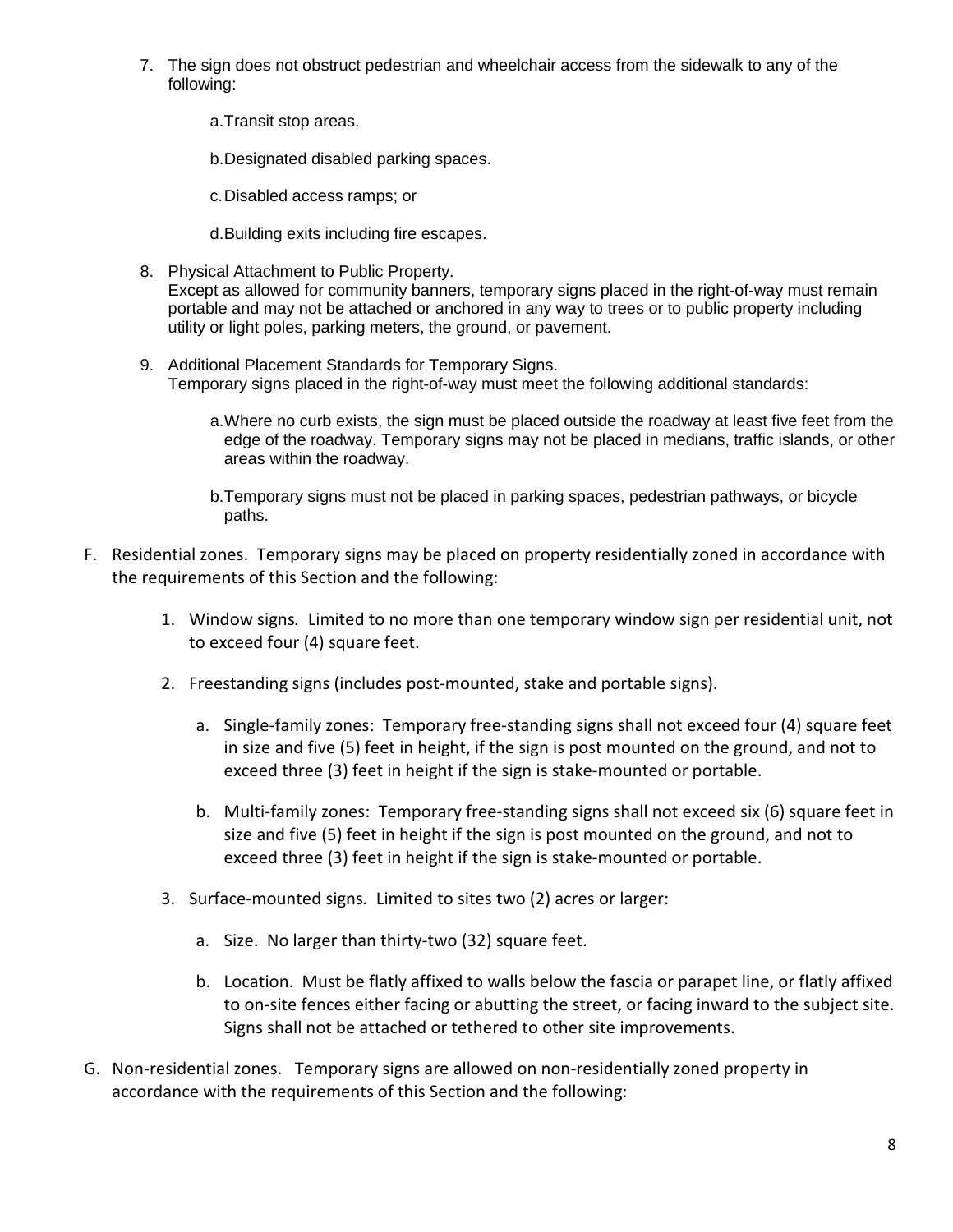- 1. Window signs*.* Limited to twenty-five (25) percent of the window area.
- 2. Freestanding signs (including post-mounted, stake and portable signs): Size/height. Limited to four (4) square feet and five (5) feet in height if the temporary sign is mounted in the ground, and not to exceed three (3) feet in height if the temporary sign is portable.
- 3. Surface-mounted signs:
	- a. Size. Limited to thirty-two (32) square feet.
	- b. Location. Must be flatly affixed to walls below the fascia or parapet line, or flatly affixed to on-site fences either facing the abutting street, or facing inward to the subject site. Signs shall not be attached or tethered to other site improvements.

# SMC 17C.240.XXX Community Banners.

Such signs may be permitted and extend into the public right-of-way by permission of the city administrator or appointed representative. Such signs may only be placed at City-designated locations provided that the banner:

- A. is not commercial advertising but, rather, has as its principal purpose the promotion of a civic event, public service announcement, holiday decoration, or similar community interests;
- B. complies with all applicable codes and officially adopted city policies; and
- C. does not, in the judgment of the street director, present a traffic hazard.

# SMC.17C.240.XXX Sandwich Board Signs.

Businesses will only be allowed a maximum of one sandwich board sign. These signs are subject to the following conditions:

A. Size.

The area of the sign shall not exceed nine square feet per side in size and shall not exceed three feet in any dimension.

B. Maintenance Standards.

Signs shall be constructed out of materials able to withstand typical northwest weather. Such materials may be metal, finished wood, chalkboard, whiteboard, or plastic; signs and copy shall be of professional quality. Owners of sandwich board signs shall be required to keep their signs in a legible, intact, and well-maintained manner.

C. Display Time.

Signs may only be displayed during business hours. If business hours continue past daylight hours, precautions should be taken to place the sign in a location where it is readily visible after dark. This shall not be construed to allow the wiring of a sign for lighting.

D. Location.

Signs may be located no further than twelve feet from the entrance to the business. Such signs shall not be placed in a location which is within the vision triangle or any location which will impede vehicular traffic. Further, such signs shall not be placed in a manner which will block or otherwise obstruct the safe use of sidewalks, building entrances or stairs by pedestrians, including pedestrians who are visually impaired or otherwise handicapped.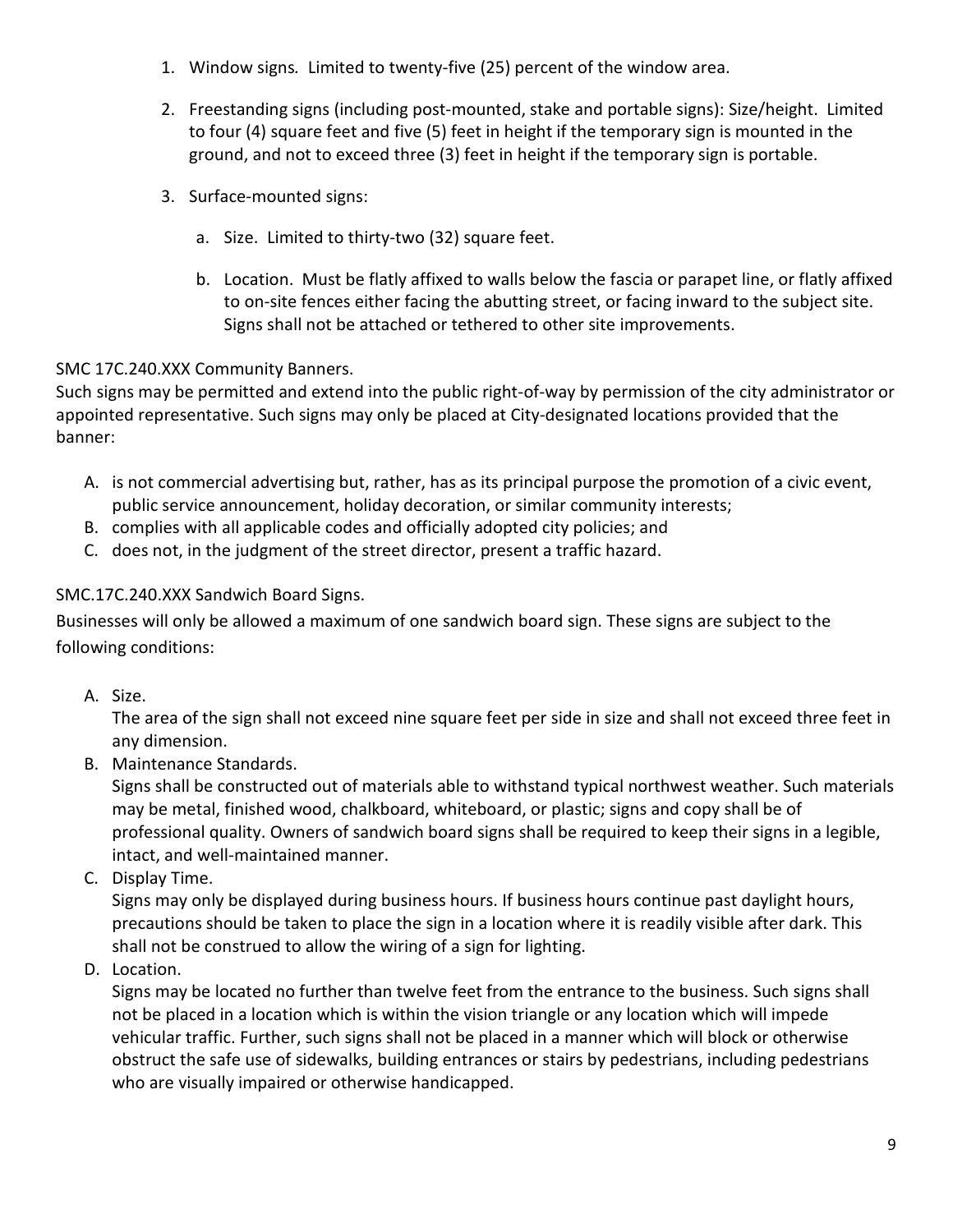## **Other Current Planning Changes**

1. **[SMC 17C.240.240](https://my.spokanecity.org/smc/?Section=17C.240.240) (H) Directional Signs** 

#### **Current Language:**

- H. Directional Signs.
	- 1. General Standards.

Directional signs that meet the standards of this subsection are allowed in all zones and are not counted in the total square footage of permanent signage allowed on the site. Adjustments or modifications to the standards of this subsection are prohibited.

- 2. Size. Freestanding directional signs may be up to six square feet in area and forty two inches in height. Fascia directional signs may be up to six square feet in area and eight feet in height.
- 3. Sign Features. Direct, internal or indirect lighting is allowed. Extensions into the right-of-way are prohibited.
- 4. Directional Signs that Do Not Meet the Standards of this Subsection. Directional signs that do not meet the standards of this subsection must meet either the standards for signs attached to buildings or the standards for freestanding signs

**Current Planning Recommendation:** Include a footnote stating that if the directional sign has a logo of the business on it they will be counted as a freestanding sign.

## **Proposed Language:**

Discuss adding a provision that allows a certain percentage of a directional sign to contain a logo.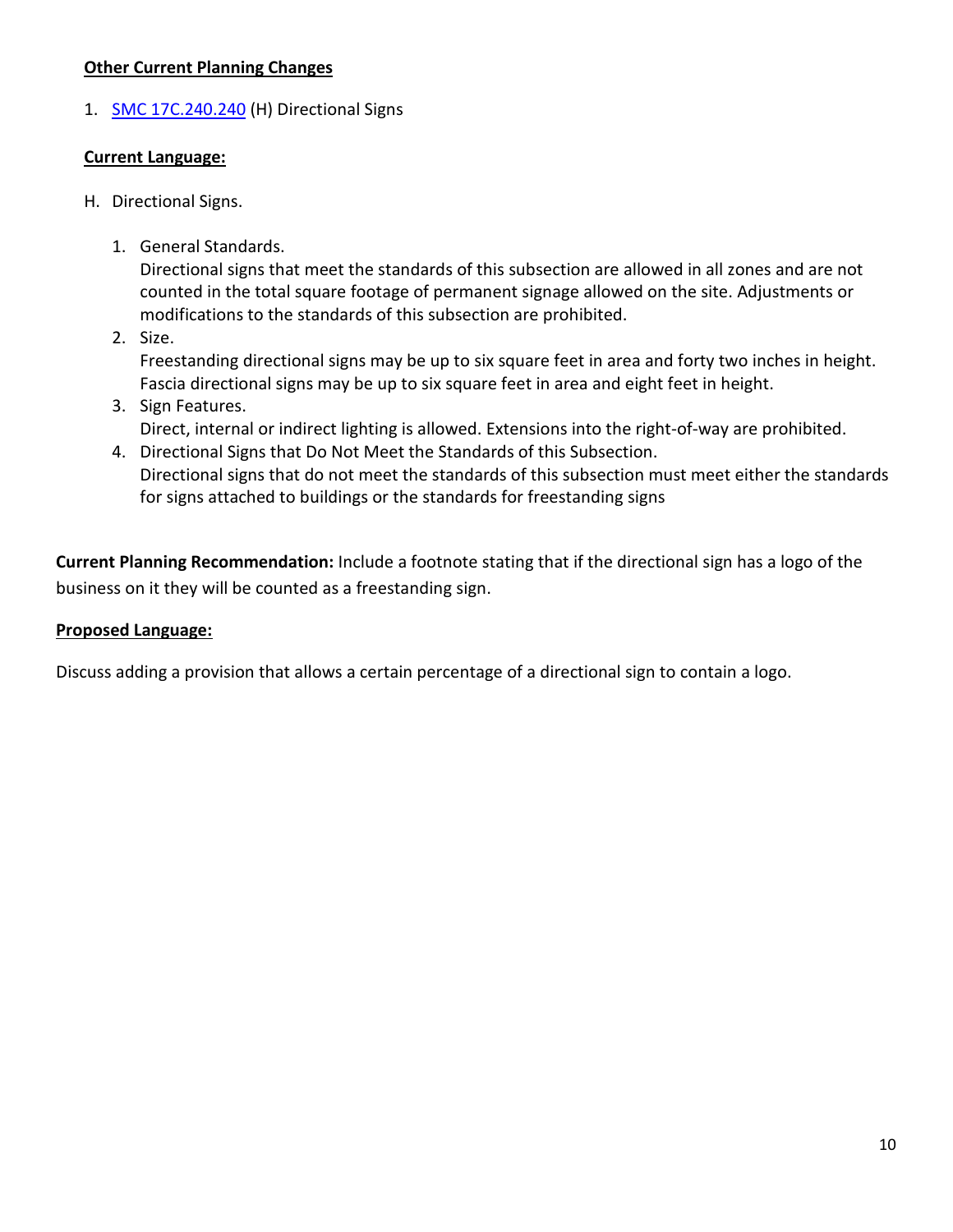2. [SMC 17C.240.240](https://my.spokanecity.org/smc/?Section=17C.240.240) (D) - Signs Attached to Buildings or Structures

## **Current Language:**

- D. Signs Attached to Buildings or Structures.
	- 1. Placement.

Signs attached to buildings or structures that are based on the sign rights of a primary building wall may be placed on that primary building wall, on a secondary building wall, or on another structure. They may not be placed on another primary building wall.

- 2. Awnings and Marquees. Signs attached to an awning or marquee that extends into the right-of-way must comply with the pedestrian clearance and right-of-way extension standards of [SMC 17F.040.140,](http://my.spokanecity.org/smc/?Section=17F.040.140) Awnings.
- 3. Fascia Signs.
	- a. Vertical Extensions.

Fascia signs may not extend more than six inches above the top of the building wall. Fascia signs attached to other structures may not extend above the top of the structure.

- b. Horizontal Extensions. A fascia sign may not extend more than eighteen inches out from the wall or structure to which it is attached. Fascia signs may not extend beyond the corner of buildings or other structures.
- 4. Pitched Roof Signs.
	- a. Vertical Extensions.

The face of pitched roof signs may not extend more than six inches above the roofline.

b. Placement and Angle.

Pitched roof signs must be parallel to the building face. They may not extend beyond the building wall (See Figure 11).

## **FIGURE 11 Pitched Roof Sign Placement**



5. Projecting Signs.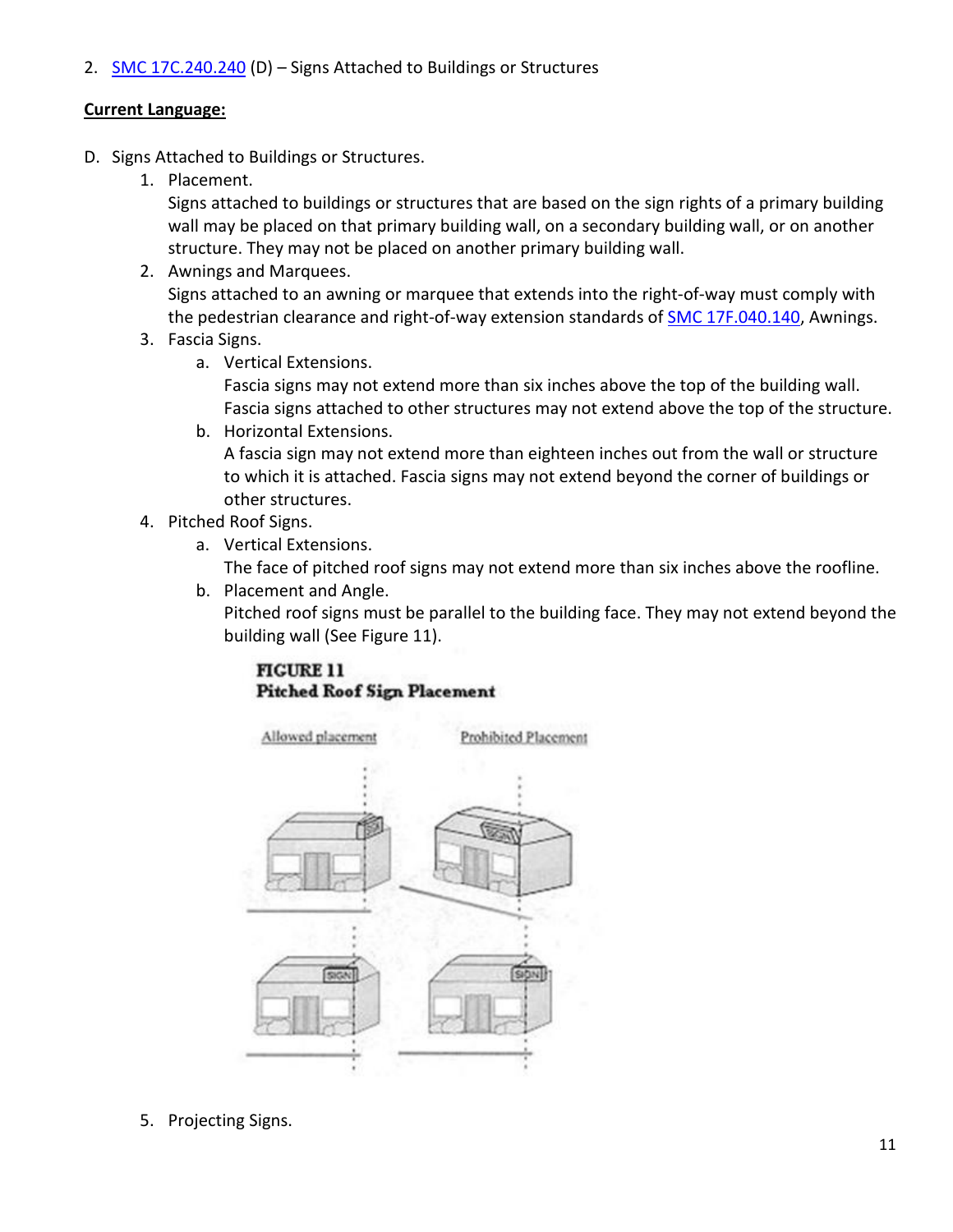a. Vertical extensions.

The face of a projecting sign may not extend more than six inches above the roof line.

b. Placement. Projecting signs that extend over the right-of-way must meet the placement standards o[f SMC 17C.240.240\(C\),](https://my.spokanecity.org/legacy-sites/SMCUpload/frmUpdateCode.aspx#SMC%2017C.240.240(C)) Signs Extending Into the Right-of-way.

**Current Planning Recommendation:** Rooftop signs are not clearly defined other than as "Pitched Roof". The only zones that allow rooftop signs are the HI, LI, Downtown, & GC zones. Need to include language and any examples for sign erected on top of roofs such as the Ridpath, STCU, etc. or prohibit them totally. Also need to address how high above a rooftop they can go by either a determined height limit or by the zone height limit itself.

# **Proposed Language**

- D. Signs Attached to Buildings or Structures.
	- 1. Placement.

Signs attached to buildings or structures that are based on the sign rights of a primary building wall may be placed on that primary building wall, on a secondary building wall, or on another structure. They may not be placed on another primary building wall.

2. Awnings and Marquees.

Signs attached to an awning or marquee that extends into the right-of-way must comply with the pedestrian clearance and right-of-way extension standards of **SMC 17F.040.140**, Awnings.

- 3. Fascia Signs.
	- a. Vertical Extensions.

Fascia signs may not extend more than six inches above the top of the building wall. Fascia signs attached to other structures may not extend above the top of the structure.

## b. Horizontal Extensions.

A fascia sign may not extend more than eighteen inches out from the wall or structure to which it is attached. Fascia signs may not extend beyond the corner of buildings or other structures.

## 4. Pitched RoofRoof Mounted Signs.

No permit shall issue for a roof-mounted sign which does not comply with the following standards:

- a. Number. No more than one (1) roof-mounted sign shall be allowed for each building.
- b. Area. The area of the roof-mounted sign shall not exceed the total amount of wall sign area that would be allowed for the building elevation on which the roof mounted sign is located.
- c. Location. Allowed on the slope of peaked/sloped roof buildings only, and only on the lowest one-third (1/3) of the slope of the peaked roof. Roof-mounted signs shall be installed so that the structural supports of the sign are minimized. Angle irons, guy wires, braces or other secondary supports shall appear to be an integral part of the roof or roof-mounted sign.
- d. Zone. Roof-mounted signs are permitted in nonresidential zones only.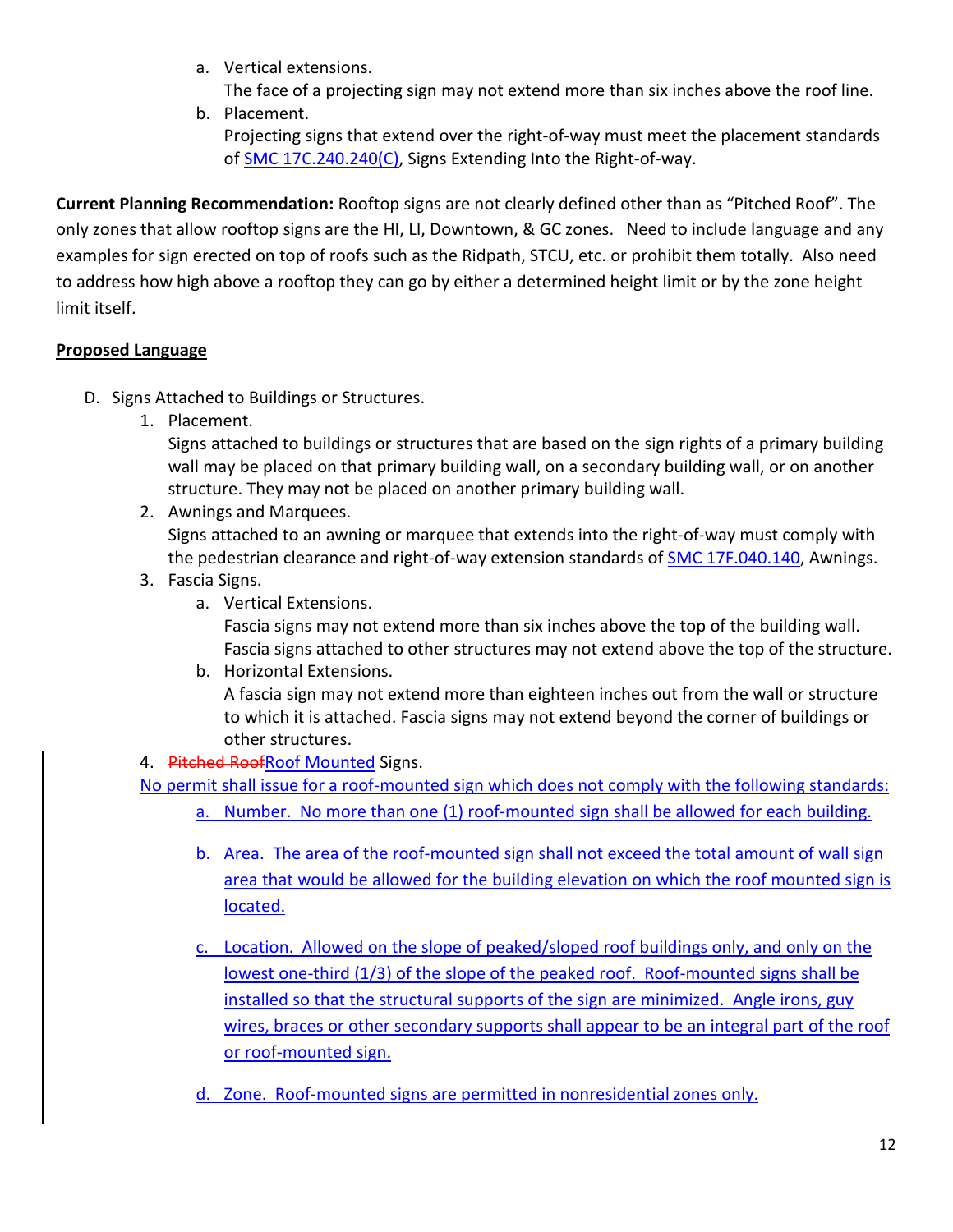e. Design. Roof-mounted signs may be non-illuminated, internally illuminated or indirectly illuminated, provided that the light is limited to the sign face only.



#### a. Vertical Extensions.

The face of pitched roof signs may not extend more than six inches above the roofline.

#### Placement and Angle.

Pitched roof signs must be parallel to the building face. They may not extend beyond the building wall (See Figure 11).

#### **FIGURE 11 Pitched Roof Sign Placement**



5. Projecting Signs.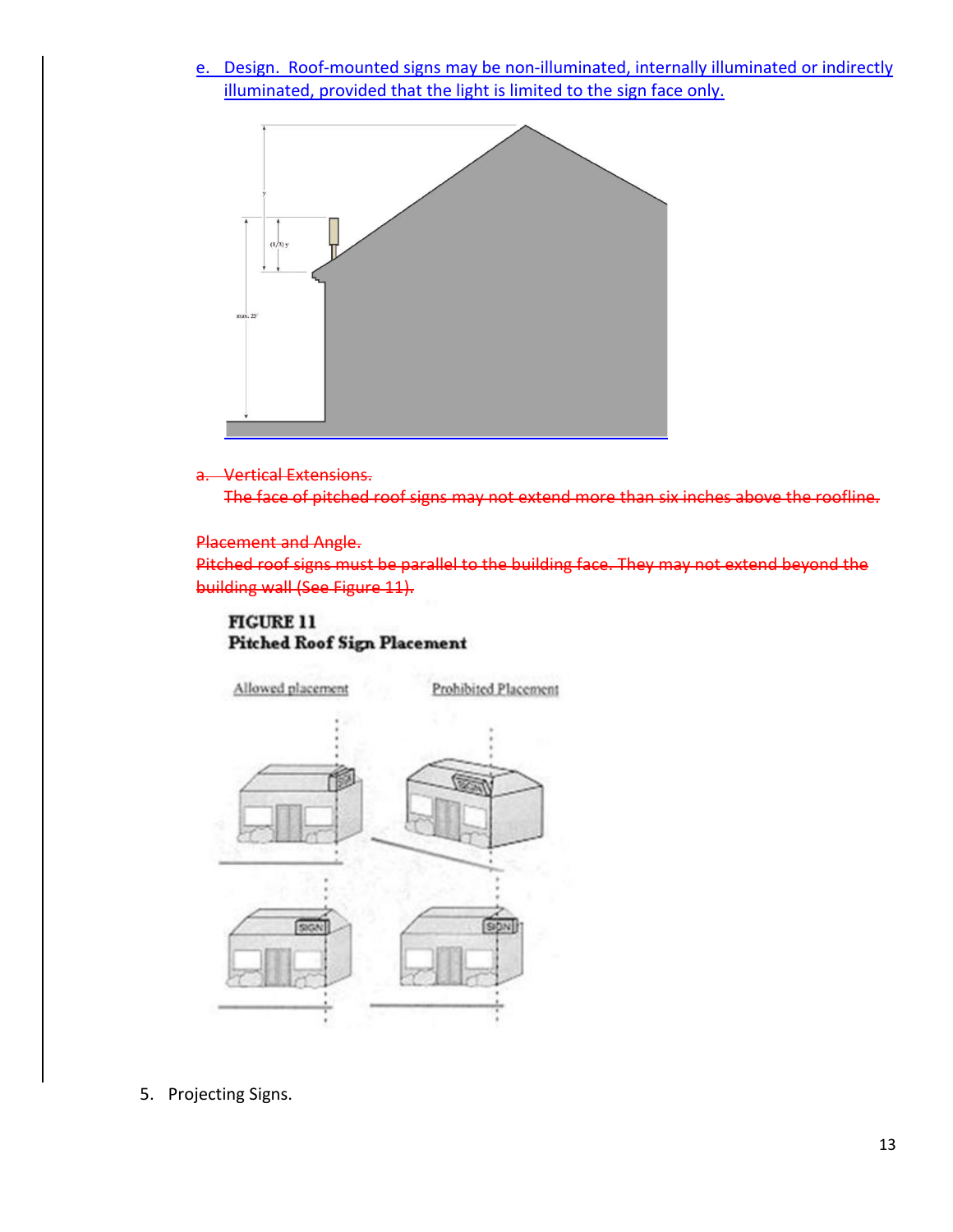a. Vertical extensions.

The face of a projecting sign may not extend more than six inches above the roof line.

b. Placement. Projecting signs that extend over the right-of-way must meet the placement standards o[f SMC 17C.240.240\(C\),](https://my.spokanecity.org/legacy-sites/SMCUpload/frmUpdateCode.aspx#SMC%2017C.240.240(C)) Signs Extending Into the Right-of-way.

# **Current Definitions:**

Pitched Roof Sign.

A sign attached to a roof with a pitch of one-to-four or greater and placed parallel to the building wall.

Roof Top Sign.

A sign on a roof that has a pitch of less than one-to-four.

# **Proposed Definition:**

"Roof mounted sign" means a sign which has a point of attachment to the roof or mansard of a building. Architectural projections, including mechanical equipment screens, above any parapet or roof line whose sole function is a background for signs shall be considered a sign structure. A sign on such an architectural projection shall be considered a roof sign.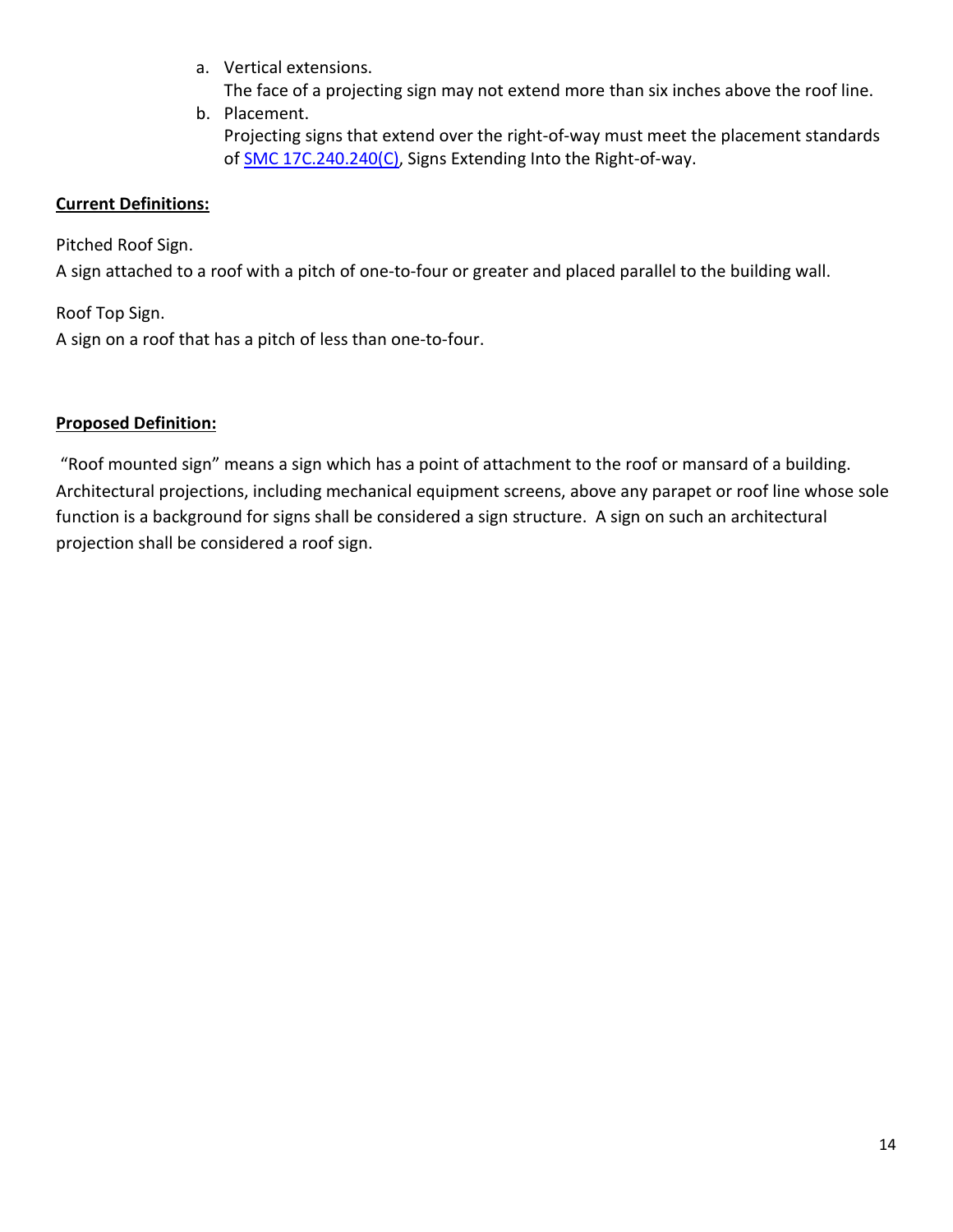# 3. [SMC 17C.240.140](https://my.spokanecity.org/smc/?Section=17C.240.140) (E & G) - Sign Face Area

# **Current Language:**

E. Signs On a Base Material.

When a sign is on a background panel and attached without a cabinet, such as a wood board or Plexiglas background panel, the dimensions of the background panel are to be used.

G. Painted Wall Signs.

Painted wall signs are measured by drawing an imaginary rectangle around the edge of each of the sign elements. Sign elements will be measured as one unit when the distance between the elements is less than two times the length of each element (See Figure 6). Visible wall area includes windows and doors, but not openings such as loading entrances.

**Current Planning Recommendation:** Include to each by example or wording that you only count the verbiage on a painted mural or backed artwork without a cabinet.

# **Proposed Language:**

E. Background panel or surface.

Sign copy mounted, affixed or painted on a background panel or surface distinctively painted, textured or constructed as a background for the sign copy, is measured as that area contained within the smallest rectangle, parallelogram, triangle, or circle that will enclose the sign copy and the background, as shown in Figure 6.



Figure 6:

G. Painted Wall Signs.

Painted wall signs are measured as the sum of the smallest square, rectangle, parallelogram, triangle or circle that will enclose each word, sentence and complete message, and each graphic in the sign.